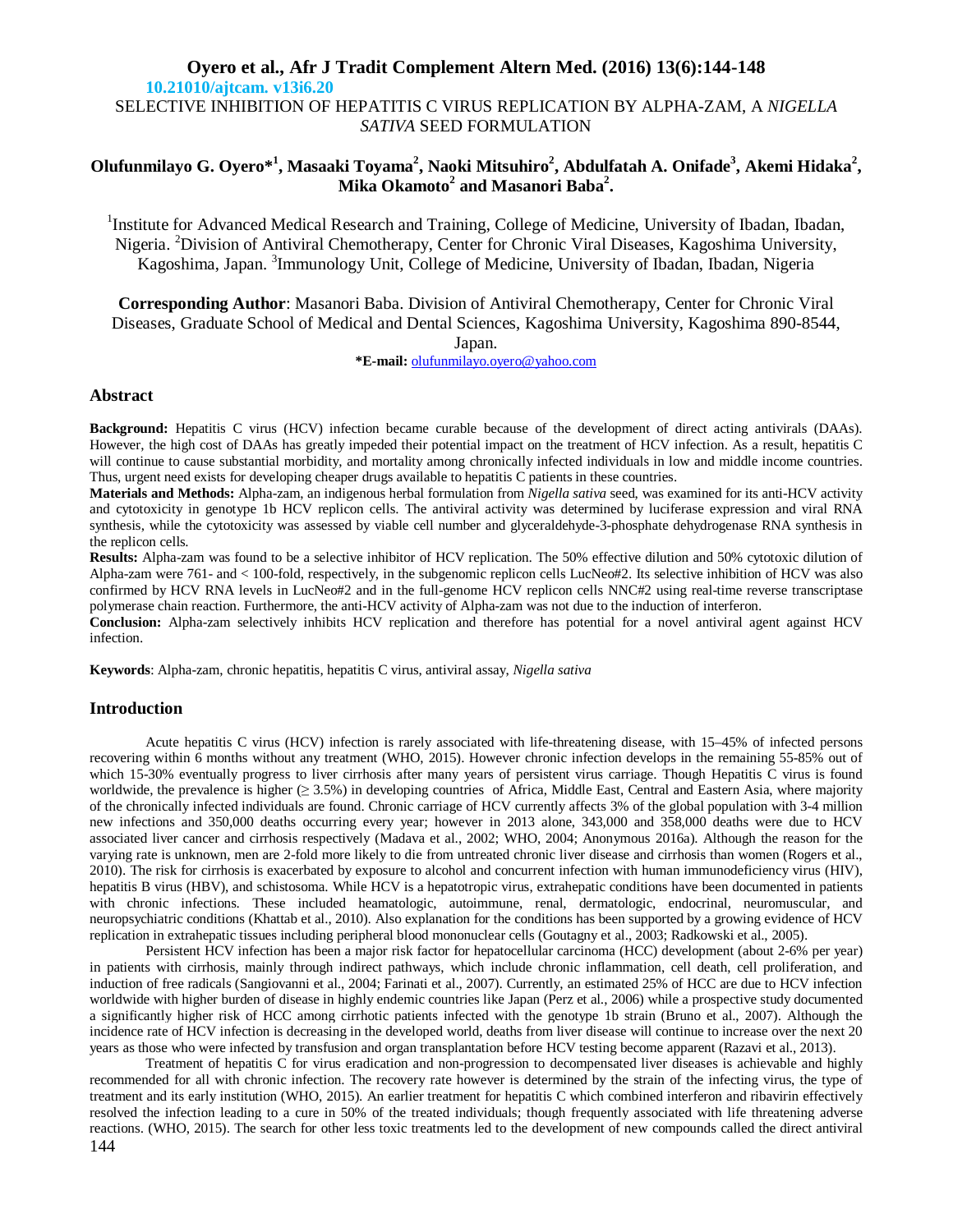### **10.21010/ajtcam. v13i6.20**

agents (DAAs), which are better tolerated with fewer or no side effects and producing a cure rate of 90% (WHO, 2015). However, the economic costs of treating hepatitis C are significantly huge and enormous to both the individual and the society, resulting in its nonaffordability and non-utilization by patients.

The course of an antiviral treatment for hepatitis C for 12 weeks by the Gileads sofosbuvir currently costs \$84,000-\$94,000, £35,000, and €41,000 in the USA, United Kingdom, and Germany, respectively (Anonymous, 2016b). Hence, the desirable therapeutic benefit of the highly effective DAAs is currently beyond most health systems, and consequently, patients are unable to access treatment even in the high-income countries. This is more pronounced in the poor resource countries, where the disease burden alongside other poverty associated factors are responsible for causing substantial morbidity and mortality. Hence, the urgent need to screen for and develop effective and cheaper alternatives for access to treatment globally, if deaths from preventable cirrhosis and liver cancer would be minimized in the future.

## **Materials and Methods**

### **Compounds**

The preparation of Alpha-zam has been described elsewhere (Onifade et al., 2010). It was dissolved in water and stored at - 20°C until use. The HCV protease inhibitor telaprevir (TLV) was purchased from Funakoshi, Tokyo, Japan and dissolved in dimethyl sulfoxide (DMSO) at 20 mM or higher.

#### **Cells**

The subgenomic HCV replicon cells carrying luciferase gene as a reporter LucNeo#2 and the full-genome NNC#2 (Goto et al., 2006; Ishii et al., 2006) were grown and cultured in Dullbecco's modified Eagle medium with high glucose (Nakalai Tesque, Kyoto, Japan) supplemented with 10% heat-inactivated fetal bovine serum, 100 U/ml penicillin G, 100 µg/ml streptomycin and 1 mg/ml G418 (Nakalai Tesque).

### **Cytotoxicity assays**

The assay methods for drug cytotoxicity have been described previously (Salim et al, 2011). Briefly, LucNeo#2 and NNC#2 cells  $(5 \times 10^3 \text{ cells/well})$  were cultured in a 96-well plate in the absence of G418 and in the presence of various dilutions of Alpha-zam. After incubation for 3 days at 37ºC, the number of viable cells was determined by a dye method using the water soluble tetrazolium Cell Counting Kit-8 ® (Dojindo Laboratories, Kumamoto, Japan), according to the manufacturer's instructions. The cytotoxicity of Alpha-zam was also evaluated by the inhibition of host cellular mRNA synthesis. The cells were washed with PBS, treated with lysis buffer in TaqMan® Gene Expression Cell-to-CT™ kit (Applied Biosystems, Carlsbad, CA), and the lysate was subjected to real-time RT-PCR using a TaqMan® RNA control reagent (Applied Biosystems).

#### **Antiviral assays**

The anti-HCV activity of alpha-zam was determined by a modification of the described methods (Windisch et al, 2005; Salim et al, 2011). Briefly, LucNeo#2 cells  $(5 \times 10^3$  cells/well) were cultured in a 96-well plate in the absence of G418 and in the presence of various dilutions of Alpha-zam. After incubation for 3 days at 37ºC, the culture medium was removed, and the cells were washed twice with PBS. Lysis buffer was added to each well, and the lysate was transferred to the corresponding well of a nontransparent 96-well plate. The luciferase activity was measured by addition of the luciferase reagent in a luciferase assay system kit (Promega, Madison WI) using a luminometer with automatic injectors (Berthold Technologies, Bad Wildbad, Germany).

The activity of Alpha-zam was also determined by the inhibition of HCV RNA synthesis in LucNeo#2 and NNC#2 cells. The cells  $(5 \times 10^3 \text{ cells/well})$  were cultured in a 96-well plate in the absence of G418 and in the presence of various dilutions of Alpha-zam. After incubation for 3 days at 37ºC, the cells were washed with PBS, as described above, treated with lysis buffer in TaqMan® Gene Expression Cell-to-CT™ kit (Applied Biosystems), and the lysate was subjected to real-time RT-PCR, according to the manufacturer's instructions. The 5'-untranslated region of HCV RNA was quantified using the sense primer 5'-CGGGAGAGCCATAGTGG-3', the antisense primer 5'-AGTACCACAAGGCCTTTCG-3', and the fluorescence probe 5'-CTGCGGAACCGGTGAGTACAC-3' (Applied Biosystems).

### **Expression of 2', 5'-oligoadenylate synthetase 2**

The ability of Alpha-zam to induce the expression of 2', 5'-oligoadenylate synthetase (OAS)-2 was determined in LucNeo#2 and NNC#2 cells. The cells  $(5 \times 10^3 \text{ cells/well})$  were cultured in a 96-well plate in the absence of G418 and in the presence of the various concentration of Alpha-zam. The cells were treated as described above and subjected to real-time RT-PCR for detection of a part of OAS2 RNA using OAS2 TaqMan® Gene Expression Assay (Applied Biosystems).

### **Results**

145 When Alpha-zam was examined for its inhibitory effect on HCV replication in LucNeo#2 cells, Alpha-zam suppressed the intracellular luciferase level corresponding to HCV RNA in a dose-dependent fashion (Fig. 1A). At a dilution of 100-fold, Alpha-zam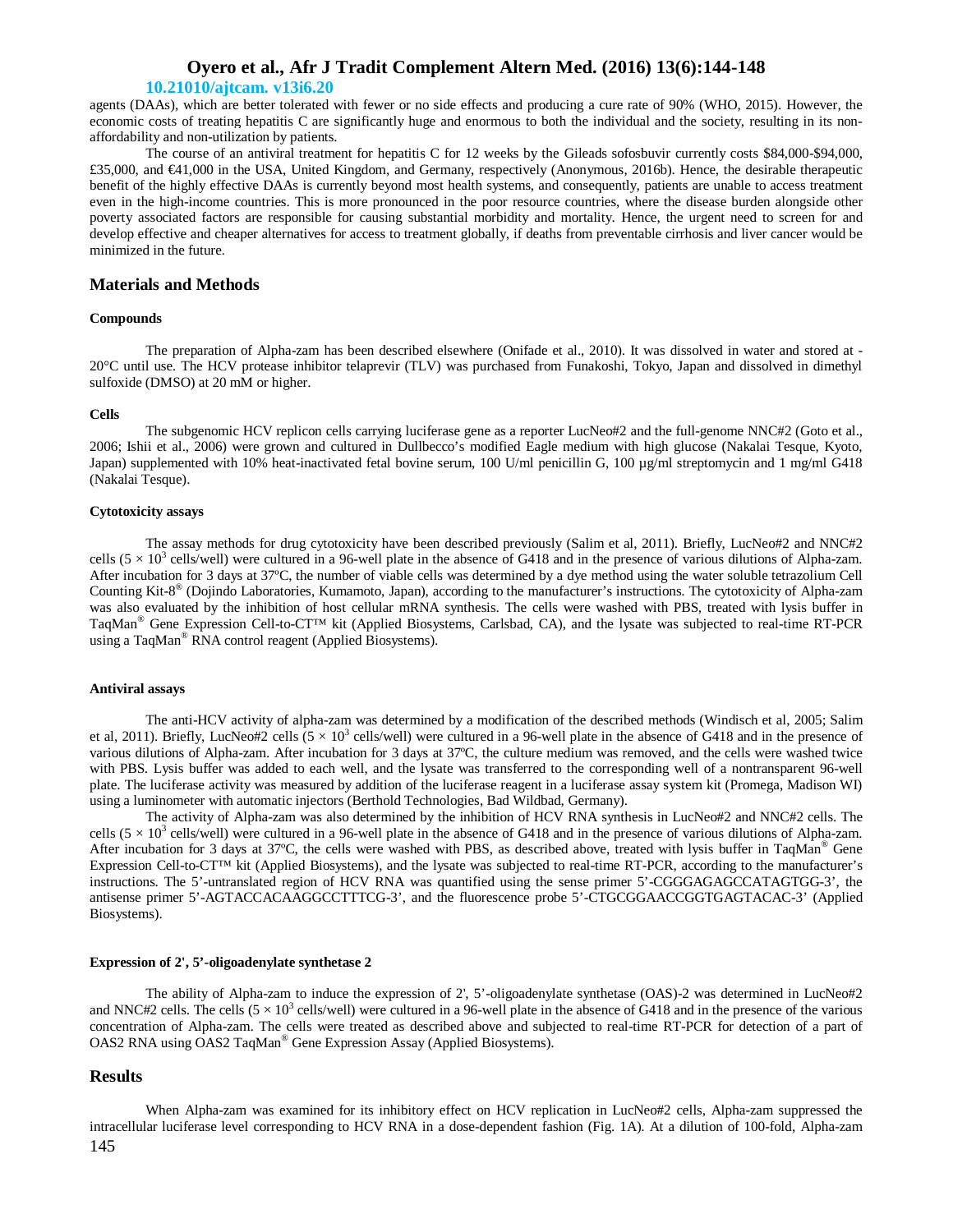## **10.21010/ajtcam. v13i6.20**

completely inhibited HCV replications. In contrast, Alpha-zam hardly affected the number of viable cells at this dilution, indicating that the substance is a selective inhibitor of HCV replication. The HCV protease inhibitor Telaprevir (TLV) was also examined and the anti-HCV activity was found to achieve approximately 80% inhibition of HCV replication at a concentration of 4 μM (Fig. 1A and data not shown). The 50% effective dilution (ED<sub>50</sub>) and 50% cytotoxic dilution (CD<sub>50</sub>) of Alpha-zam were 761- and < 100-fold, respectively, in LucNeo#2 cells (Table 1). The selective inhibition of HCV replication by Alpha-zam was also confirmed by real-time RT-PCR in LucNeo#2 (Fig. 1B) and in the full-genome HCV replicon cells  $NNC#2$  (Fig. 1C). In this case, the ED<sub>50</sub>s of Alpha-zam were 540- and 370-fold in LucNeo#2 and NNC#2 cells, respectively. Again, its  $CD<sub>50</sub>$ s were < 100-fold for both replicon cells.

Since it was possible that Alpha-zam exerted its anti-HCV activity through the induction of interferons in the host cells, Alphazam was examined for its ability to induce OAS-2 in LucNeo#2 and NNC#2. The cells treated with interferon-α (100 U/ml) upregulated significantly the mRNA of OAS-2 (data not shown). However, such upregulation was not observed for the cells treated with either TLV (4 μM) or Alpha-zam (from 1,600- to 100-fold dilutions). These results indicate that the anti-HCV activity of Alpha-zam is not due to the induction of interferons. In addition, Alpha-zam was found to be inactive against the replication of HBV (data not shown).

| Compound  | $ED501$ (fold-dilution) | $CD_{50}^2$ (fold-dilution) |
|-----------|-------------------------|-----------------------------|
| Alpha-zam | $760.9 + 119.1$         | < 100                       |

<sup>1</sup>Fifty percent effective dilution based on the inhibition of intracellular luciferase activity.

<sup>2</sup>Fifty percent cytotoxic dilution based on the viable cell number.

The experiments were repeated three times, and mean  $\pm$  SD values are shown.



**Figure 1:** Anti-HCV activity of Alpha-zam in replicon cells.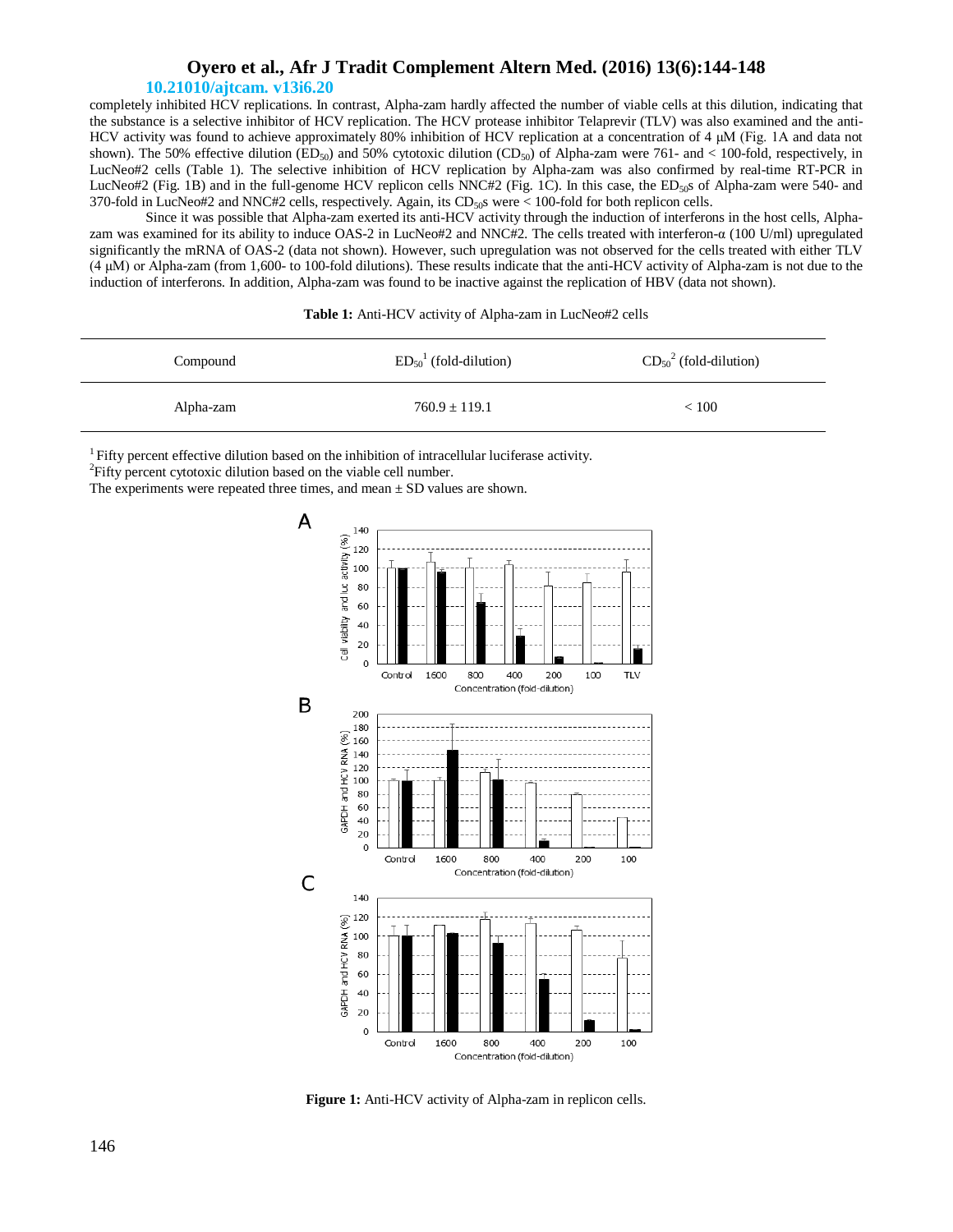## **10.21010/ajtcam. v13i6.20**

LucNeo#2 (A and B) and NNC#2 (C) cells were cultured in a 96-well plate in the absence of G418 and in the presence of various dilutions of Alpha-zam. After incubation for 3 days, the number of viable cells was determined by a dye method (open columns). The anti-HCV activity (closed columns) was determined by the inhibition of luciferase activity in LucNeo#2 cells (A) and the inhibition of HCV RNA synthesis in LucNeo#2 (B) and NNC #2 cells (C). As a reference compound, TLV (4 μM) was also examined in LucNeo#2 cells (A). Representative results of repeated experiments are shown.

## **Discussion**

The very high cost of the currently available DAAs has limited its usefulness in combating the deleterious effect of chronic HCV infection. Hence, the need to search for novel compounds from other sources to make treatment available and cheap particularly in the context of low and middle income countries, where larger number of chronic HCV patients who cannot afford the treatment are found. Medicinal plants are valuable reserves for pharmacologically active entities and presently 11% of the 252 drugs considered as basic and essential by the World Health Organization (WHO) are exclusively from flowering plants (Veeresham, 2012). This is because natural products have good safety profiles, low incidence of side effects and also acts at multiple sites, which reduce the potential for resistance. Although there has been domination of synthetic materials for drug production in the last decades, the potential of bioactive constituents of plants for new and novel products for disease treatment is enormous and should be exploited for man's use (Veeresham, 2012).

This study revealed that Alpha-zam, an indigenous formulation containing *Nigella sativa* as its main ingredient, had selective anti-HCV activity. Alpha-zam showed a potent anti-HCV activity in genotype 1b subgenomic and full genome HCV replicon cells. Previous complementary results demonstrating the potency of *Nigella sativa* in the treatment and prevention of HCV-induced complications have been obtained in human and animal studies. A study by Abdel-Moneim (2013) reported the potency of *Nigella sativa* in the treatment of HCV among clinical cases in Egypt. The treatment significantly reduced the viral load and augmented α-fetoprotein and other liver function parameters among the cases. Another study by Barakat et al. (2013) investigated the beneficial effect of *Nigella sativa* oil administration to patients with cirrhosis and chronic liver disease. A significant reduction of viral load and total cure (seronegative status) among 50% and 16.67% of the cases was observed. The study also reported lowering of the blood glucose level, increasing antioxidant activity, and improvement in the general clinical conditions of the patients. Improvement of indices useful for minimizing HCV-induced hematological complications was reported in treated rats (Tekeoglu, 2007). Similar study by Zaher et al. (2008) documented potent anti-inflammatory, antiviral, and antineoplastic activities of *Nigella sativa* in vitro and in vivo, while its major constituent (thymoquinone) was found to be protective to organs including liver from oxidative damage by free radicals (Burits and Bucar, 2000; Nagi and Monsour, 2000; Meral et al., 2001; Mahmoud et al., 2002; Kanter, 2008; Radad et al., 2009; Fouda et al., 2014). The beneficial effect of reducing oxidative stress was further established in animal models with liver ischemia (Yildiz et al., 2008).

In conclusion, this study indicates that Alpha-zam is a selective inhibitor of HCV replication and therefore could be a potential anti-HCV drug. Further studies are on-going to isolate, characterize, and identify the mechanism of action of its bioactive components.

## **Acknowledgement**

Authors are grateful to the Matsumae International Foundation, Japan for the research fellowship granted to Dr. Olufunmilayo G. Oyero to undertake the study at the Division of Antiviral Chemotherapy, Center for Chronic Viral Diseases, Graduate School of Medical and Dental Sciences, Kagoshima University, Japan.

## **References**

- 1. Abdel-Moneim, A., Morsy, B.M., Mahmoud, A.M., Abo-Seif, M.A. and Zanaty, M.I. (2013). Beneficial therapeutic effects of Nigella sativa and/or Zingiber officinale in HCV patients in Egypt. EXCLI. J. 12: 943- 955.
- 2. Ali, B.H. and Blunden G. (2003). Pharmacological and toxicological properties of Nigella sativa. Phytother. Res. 17: 299- 305.
- 3. Anonymous. (2016a). Hepatitis C. Available at https://en.wikipedia.org/wiki/Hepatitis\_C, accessed February 17, 2016.
- 4. Anonymous. (2016b). Sofosbuvir. Available at https://en.wikipedia.org/wiki/Sofosbuvir, accessed February 11, 2016.
- 5. Barakat, E.M.F., El Wakeel, L.M. and Hagag, R.S. (2013). Effects of Nigella sativa on outcome of Hepatitis C in Egypt. World J. Gastroenterol. 19: 2529- 2536.
- 6. Bruno, S., Crosignani, A., Maisonneuve, P., Rosi, S., Silini, E. and Mondelli, M.U. (2007). Hepatitis C virus genotype 1b as a major risk factor associated with hepatocellular carcinoma in patients with cirrhosis: a seventeen –year prospective cohort study. Hepatol. 46: 1350- 1356.
- 7. Burits, M. and Bucar F. (2000). Antioxidant activity of Nigella sativa essential oil. Phytother. Res. 14(5): 323- 328.
- 8. Farinati, F., Cardin, R., Bortolami, M., Burra, P., Russo, F.P., Rugge, M. et al. (2007). Hepatitis C virus: from oxygen free radicals to hepatocellular carcinoma. J. Viral Hepat. 14: 821-829.